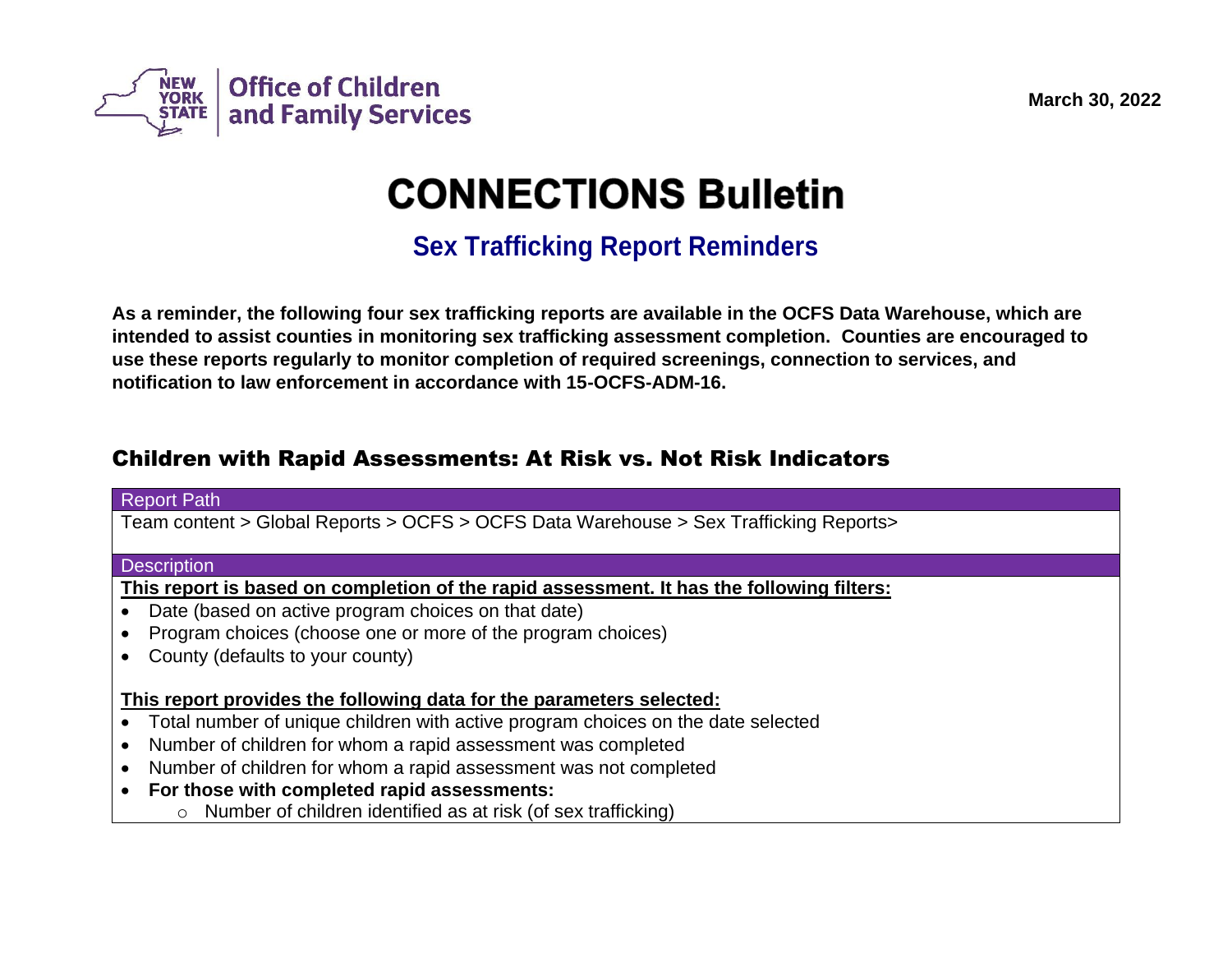|  |  |  |  | Number of children identified as no risk |  |  |  |
|--|--|--|--|------------------------------------------|--|--|--|
|--|--|--|--|------------------------------------------|--|--|--|

## Drill Through

#### Yes

#### Purpose

- Provide aggregate data
- For case management purposes:
	- o Identify children for whom a rapid assessment was **not** completed
	- o Identify children at risk of sex trafficking

## Children with Rapid Assessments: # with and without Comprehensive

#### Report Path

Team content > Global Reports > OCFS > OCFS Data Warehouse > Sex Trafficking Reports>

#### **Description**

**This report includes children that had a rapid assessment completed. It has the following filters:**

- Program choices (choose one or more of the program choices)
- Start and end dates associated with the program choices selected
- County (defaults to your county)

## **This report provides the following data for the parameters selected:**

- Number of children with rapid assessments (see # Children with Any Assessments)
- Number of children with rapid assessments at risk
- Number of children identified as at risk without a comprehensive assessment

## Drill Through

#### Yes

**Purpose** 

• Provide aggregate data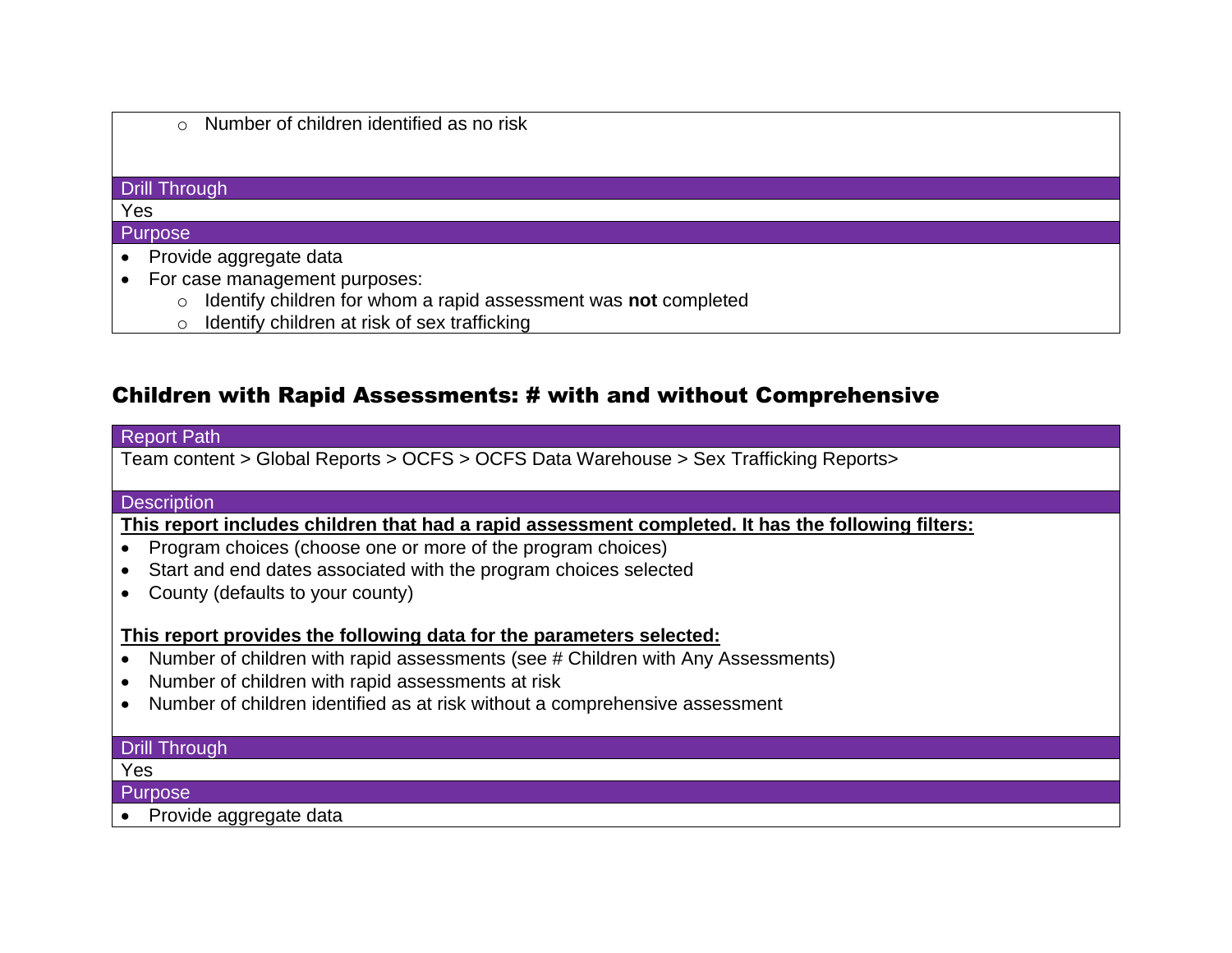- For case management purposes:
	- o Identify children at risk of sex trafficking per rapid assessment
	- o Identify children for whom a comprehensive assessment **has not** been completed

## Children with Comprehensive Assessments: Outcomes/Indicators

## Report Path

Team content > Global Reports > OCFS > OCFS Data Warehouse > Sex Trafficking Reports>

## **Description**

**This report includes children that had a comprehensive assessment completed. It has the following filters:**

- Program choices (choose one or more of the program choices)
- Date to anchor the program choices on (the report will be based on selected program choices active as of that date)
- County (defaults to your county)

## **This report provides the following data for the parameters selected:**

- Number of unique children that had the selected program choices open on the selected date
- Number of unique children that had a comprehensive assessment completed at some point
- **For those with completed comprehensive assessments:**
	- o Total number of assessments completed
	- o Number identified as high risk
	- o Number identified as medium risk
	- o Number identified as no risk
	- o Number identified as victim

## Drill Through

#### Yes Purpose

- Provide aggregate data
- For case management purposes:
	- o Identify children at risk *who require service provision related to the identified indicator(s)*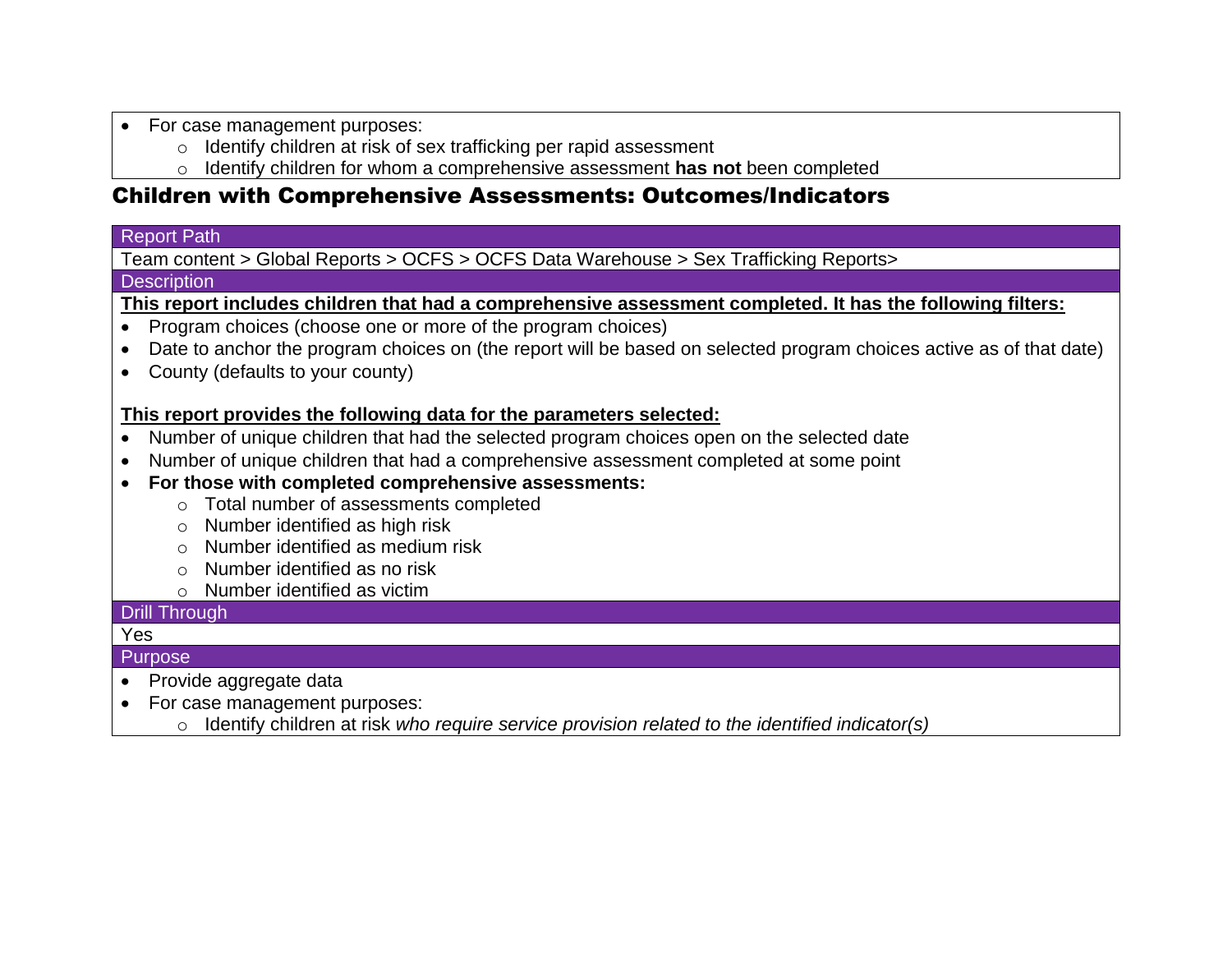## Comprehensive Assessment: Summary Report with Law Enforcement

## Notification Information

### Report Path

Team content > Global Reports > OCFS > OCFS Data Warehouse > Sex Trafficking Reports>

#### **Description**

**This report includes children that had a comprehensive assessment completed. It has the following filters:**

- Program choices (choose one or more of the program choices)
- Date to anchor the program choices on (the report will be based on selected program choices active as of that date)
- County (defaults to your county)

## **This report provides the following data for the parameters selected:**

- Number of unique children that had the selected program choices open on the selected date
- Number of unique children that had a comprehensive assessment completed at some point
	- o Number of unique assessments completed on these children
	- $\circ$  Number of assessments where the child was identified as a victim
		- Number for whom a law enforcement notification was made
		- Number for whom a law enforcement notification was made within 24 hours

### Drill Through

### Yes

### Purpose

- Provide aggregate data
- For case management purposes:
	- o Identify children for whom law enforcement notification was **not** made
	- o Identify children for whom law enforcement notification was made, but not within 24 hours